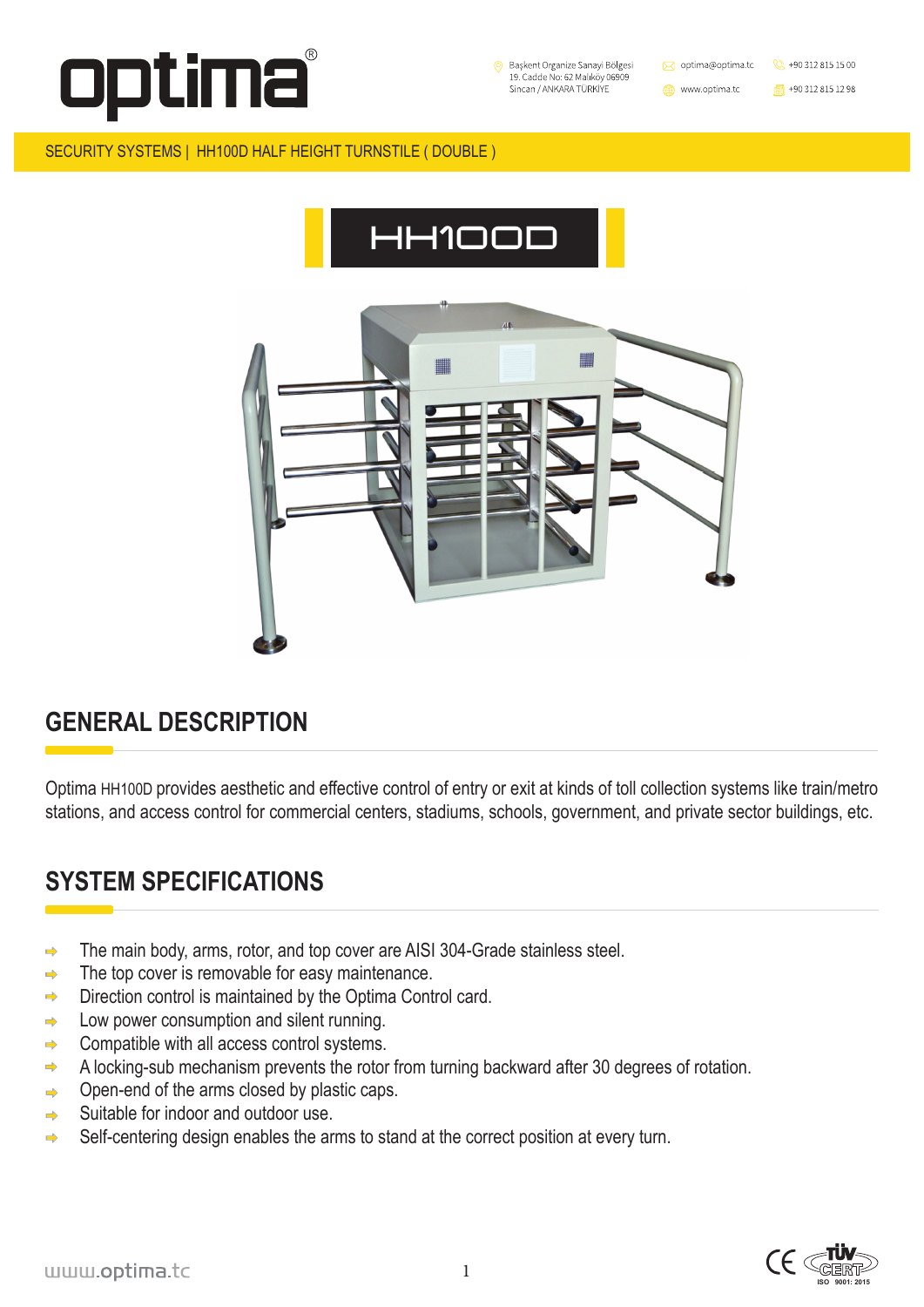





SECURITY SYSTEMS | HH100D HALF HEIGHT TURNSTILE ( DOUBLE )

 $\Rightarrow$ 

# **TYPE DESCRIPTION**

### **ENVIRONMENTAL CONDITIONS AND POWER REQUIREMENT**

### **OPTIONAL ACCESSORIES**

Between -15°C and +65°C, 95% non-condensing humidity; 220-240 VAC, mono phase, 50-60 Hz.  $\Rightarrow$ Power Consumption 100 W (Max).

- HH100-001 Electromechanical, A1 Quality Steel (Galvanized + Painted + Furnaced).
	- HH100-001D Electromechanical, Double Entrance HH100 001.
	- HH100-002 Electromechanical, Rotor + Arms Stainless Steel, Body A1 Quality Steel (Galvanized + Painted + Furnaced).
	- HH100-002D Electromechanical, Double Entrance HH100 002.
	- HH100-003 Electromechanical, AISI 304 (Optional 316) Quality Stainless Steel Completely HH100 003D Electromechanical, Double Entrance HH100 - 003.
- HH100-010 Mechanical, A1 Quality Steel (Galvanized + Painted + Furnaced) HH100 010D Mechanical, Double  $\Rightarrow$ Entrance HH100 - 010.
- HH100-011 Mechanical, Rotor + Arms Stainless Steel, Body A1 Quality Steel (Galvanized + Painted + Furnaced)  $\Rightarrow$ HH100-011D Mechanical, Double Entrance HH100 - 011.
	- HH100-030 Mechanical, AISI 304 (Optional 316) Quality Stainless Steel Completely HH100 030D Mechanical, Double Entrance HH100 - 030.

#### www.optima.tc

- AISI 316 Stainless Steel option.  $\Rightarrow$
- Push button box.
- Digital Counter.
- Sound signaling device (buzzer).
- Motor-driven mechanism.  $\Rightarrow$ 
	- Stainless steel railing.
	- Card reader mounting plate with pedestal.
- Card reader mounting plate on the turnstil.  $\Rightarrow$
- Uninterrupted power supply (UPS).  $\Rightarrow$
- SCADA or any control system: It is possible to  $\Rightarrow$ change and check the position of turnstile with touch screen control panel, mobile devices (iosandroid), computer, etc.